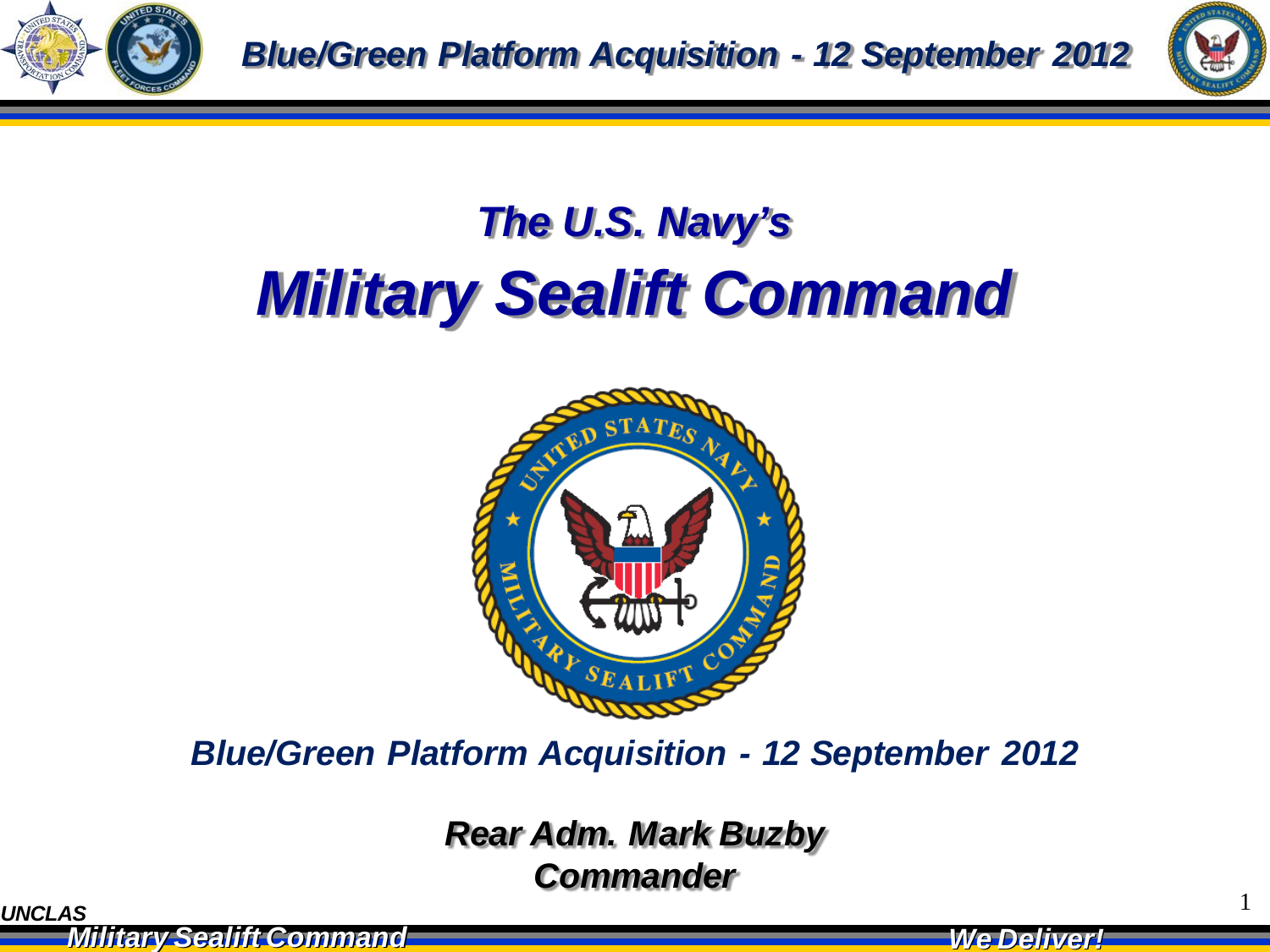

## *Building Trust in MSC*





*Military Sealift Command Military Sealift Command We Deliver! We Deliver!*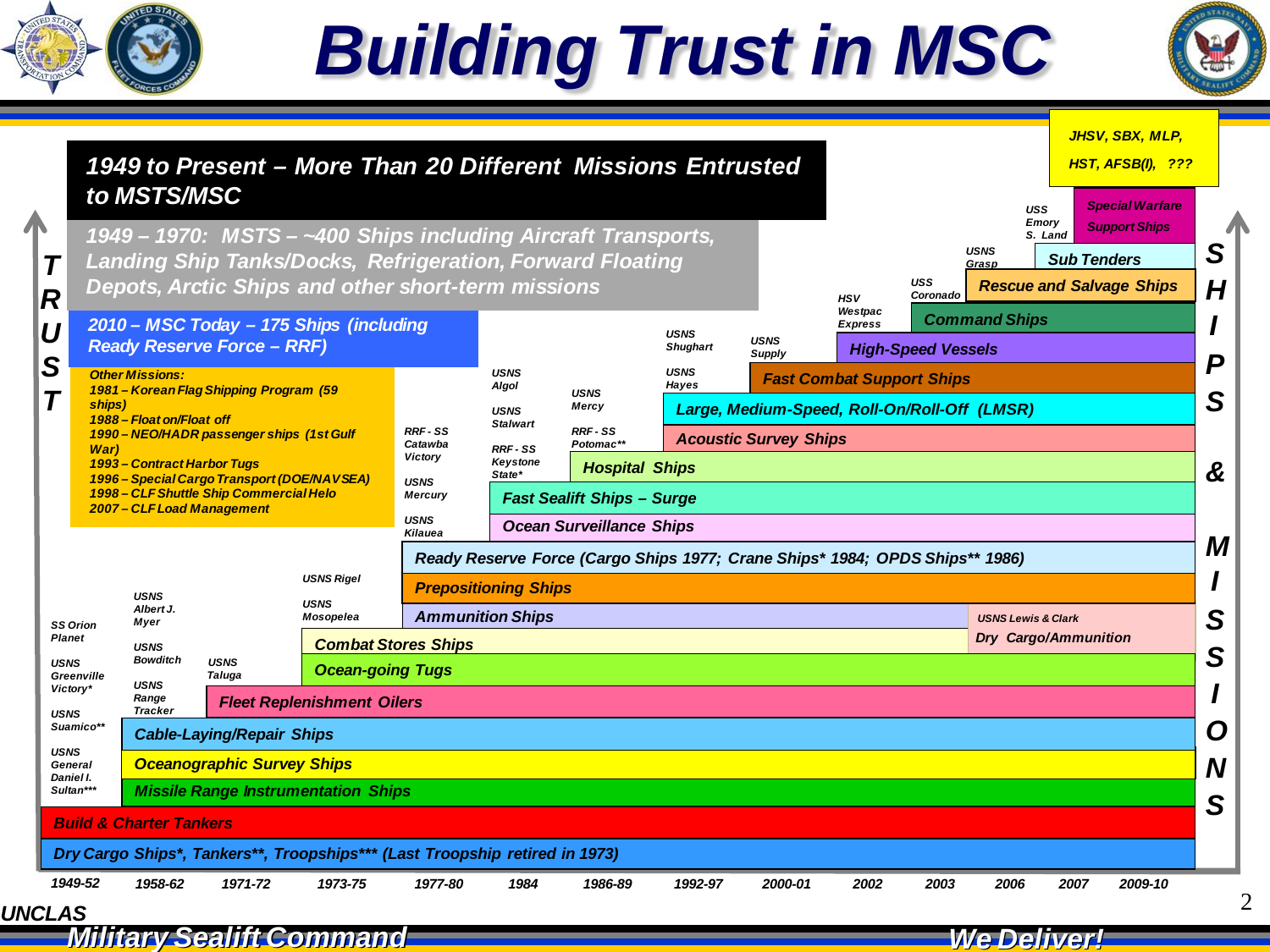

## *MSC Today: Maritime Prepositioning Force*



#### **Container-RO/RO**



Length - 821 Feet, Beam - 106 Feet Displacement - 51,612 Tons T-AK 3005 USNS SGT Matei Kocak T-AK 3006 USNS PFC Eugene A. Obregon **T-AK 3007** USNS MAJ Stephen W. Pless



Length - 673 Feet, Beam - 106 Feet Displacement - 46,111 Tons T-AK 3008 USNS 2ND LT John P. Bobo T-AK 3009 USNS PFC Dewayne T. Williams T-AK 3010 USNS 1ST LT Baldomero Lopez **T-AK3011 USNS 1ST LT Jack Lummus** T-AK 3012 USNS SGT William R. Button



Length - 754 Feet, Beam - 106 Feet Displacement - 51,531 Tons T-AK 3015 USNS 1ST LT Harry L. Martin



Length - 863 Feet, Beam - 98 Feet Displacement - 50,570 Tons T-AK 3016 USNS LCPL Roy M. Wheat

#### **Container-RO/RO**



Length - 906 Feet, Beam - 105 Feet Displacement - 55,123 Tons T-AK 3017 USNS GYSGT Fred W. Stockham



Length - 950 Feet, Beam - 106 Feet Displacement - 62,644 Tons **T-AKR 302 USNS** Seav **T-AKR 311 USNS Sisler USNS Dahl T-AKR 312** 

*Supporting*

*Expeditionary*

**Dry Cargo/Ammunition** 

Length - 689 Feet, Beam - 106 Feet Displacement - 41,000 Tons T-AKE 1 **USNS Lewis and Clark** T-AKE 2 **USNS** Sacagawea

### *Warfare*

#### **High-Speed Vessel**

*Military Sealift Command Military Sealift Command We Deliver! We Deliver!*

Length -331 Feet, Beam -88 Feet Displacement-1,464 Tons **HSV 4676** Westpac Express\* \*Replacement - HSV USNS Guam (2013)

*UNCLAS* <sup>3</sup>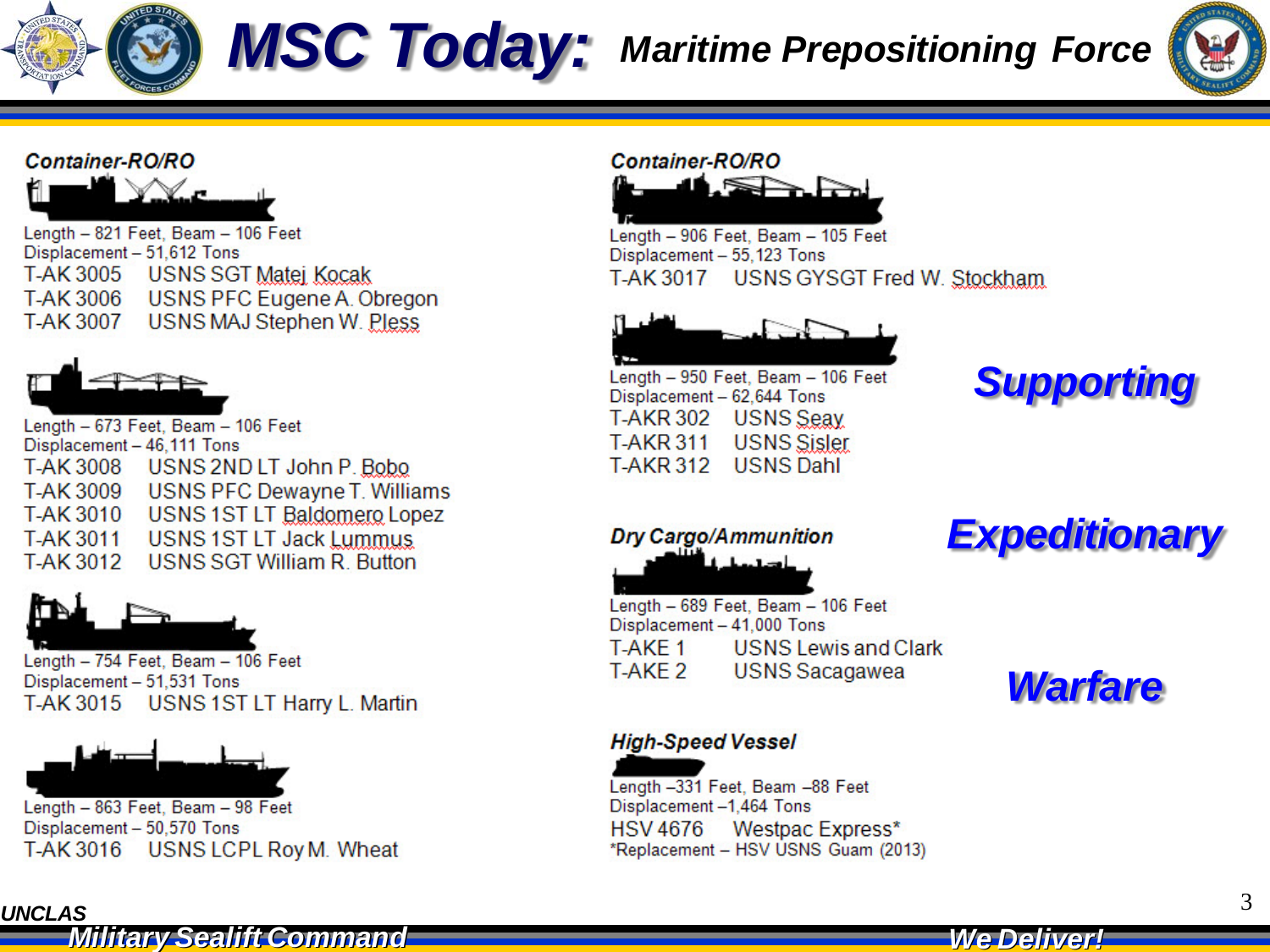

*T-AKE Joins MPF*



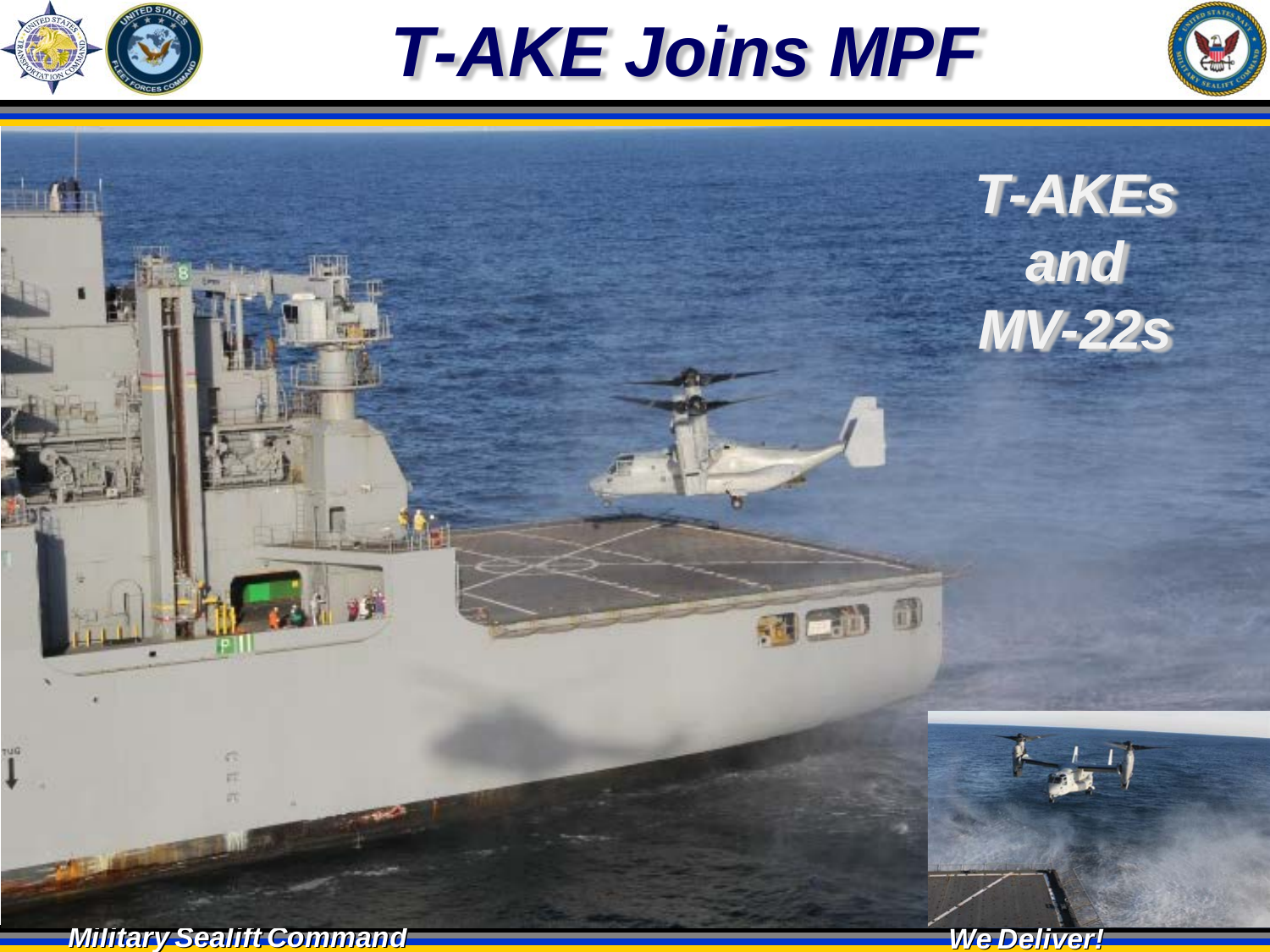





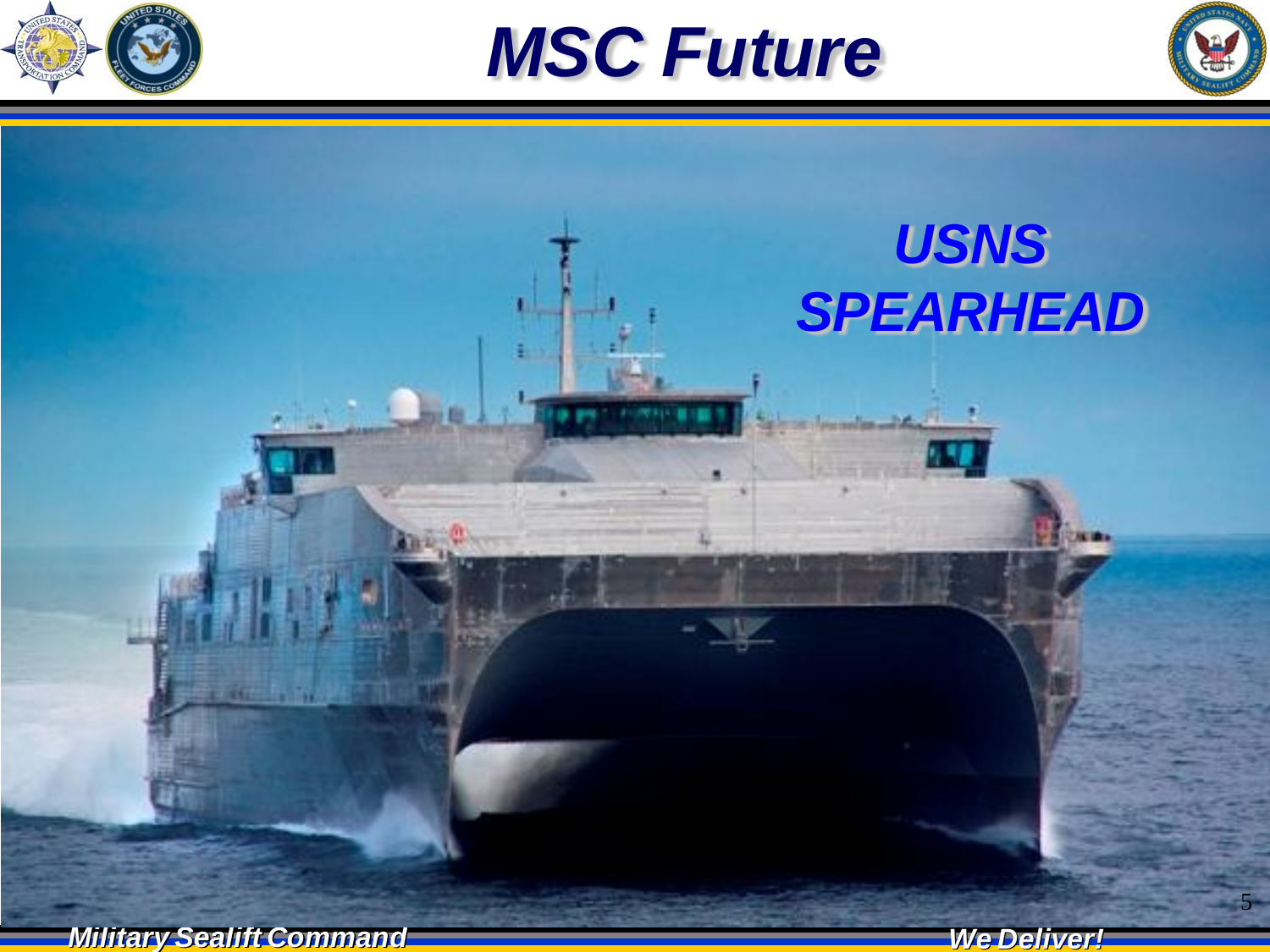





### *Afloat Forward Staging Base (Interim)*



 $15$ 

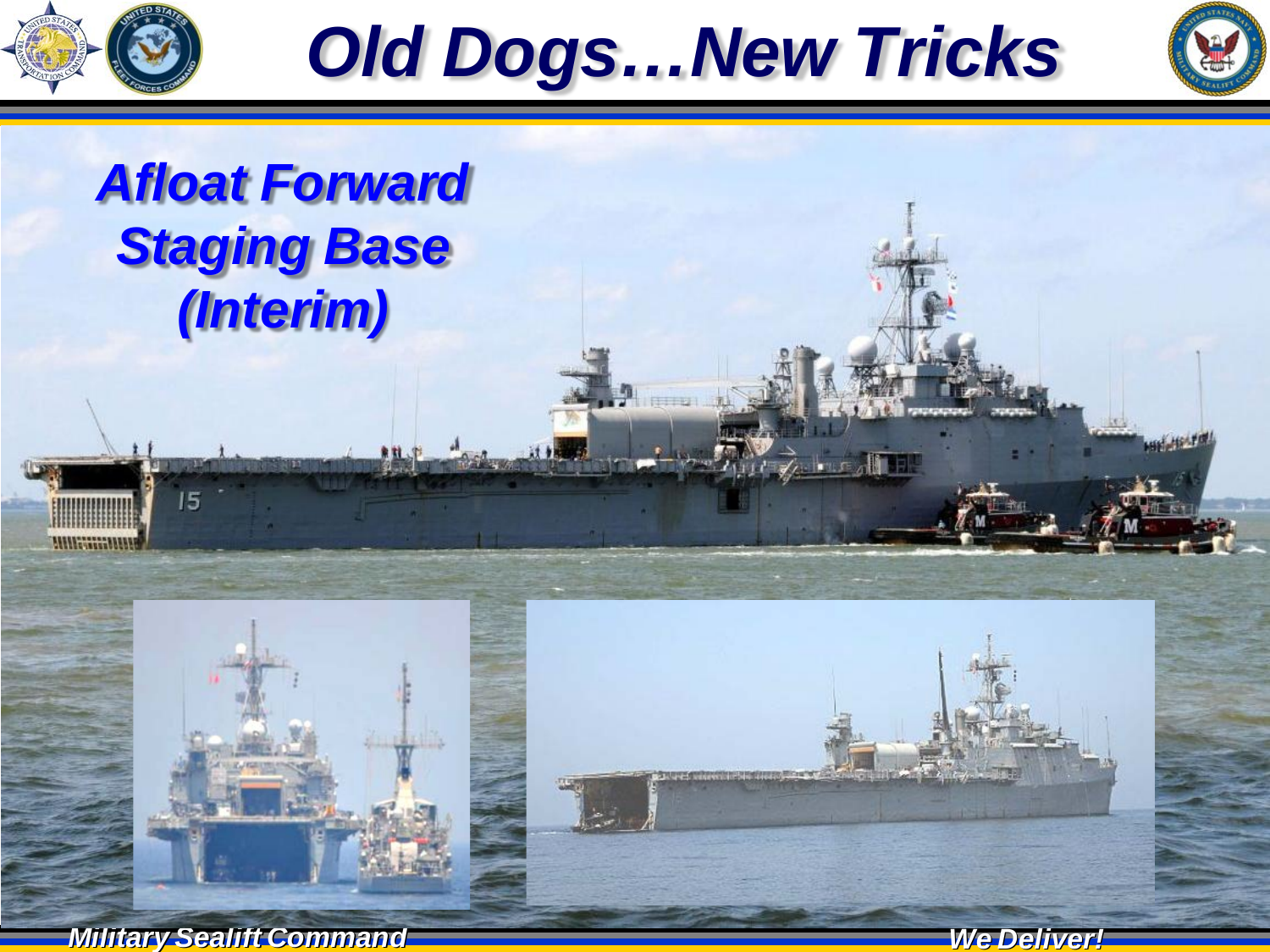

*MLP and AFSB*